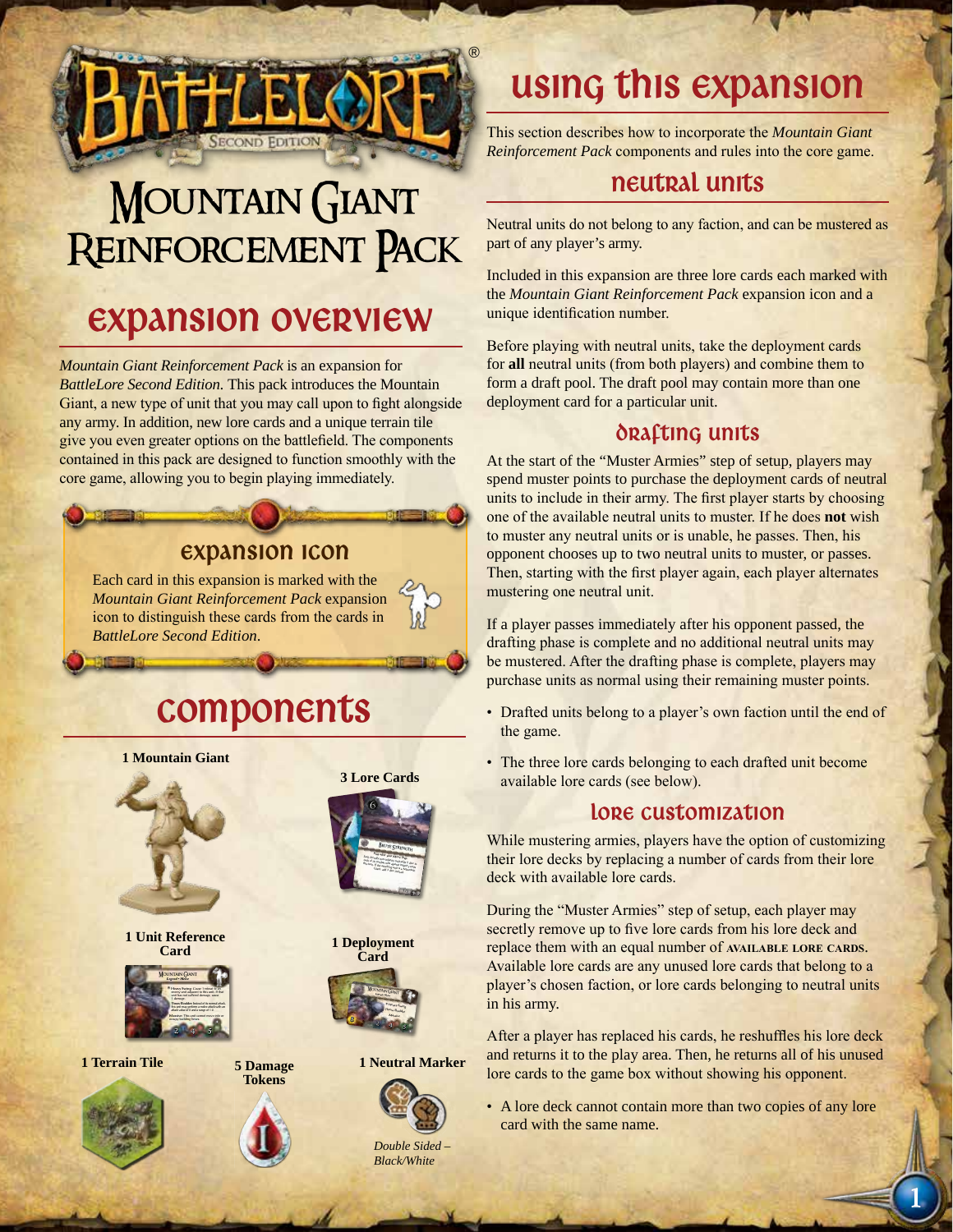### Golden Rules

This rulesheet overrides and expands on the rules information found in the core rulebook and reference book. If something in this rulesheet contradicts the core game rulebook or reference book, this expansion rulesheet takes precedence.

However, if the rules text of a card or other game component contradicts the text of the core rulebook, reference book, or this rulesheet, the rules of the card or component take precedence.

### new terrain

The *Mountain Giant Reinforcement Pack* expansion adds a new terrain type that alters the landscape of the battlefield: Rubble. These hexes are buildings that have been destroyed and can cause damage to units that occupy them.

### Rubble hexes (terrain)

When a player plays a Crushing Force lore card, he replaces a building tile with a rubble tile.

- When a unit moves into a rubble hex, it must immediately end its movement. That unit may move again later during the turn using a unit ability or another effect, such as advance.
- When a unit ends its movement in a rubble hex, it suffers 1 damage.
- A unit that retreats into a rubble hex suffers 1 damage and cannot retreat further during that combat. Any additional retreats cause damage to the unit. The unit may retreat out of the hex if forced to retreat during a different combat later during the turn.
- Rubble hexes are treated as building hexes for scenariospecific rules only. They are not considered building hexes for any other purpose.
- Rubble hexes are categorized as blocking terrain.
- If a player must place more rubble tiles than are available, he may substitute them with any other available tiles or markers as necessary, treating the substitute as if it were a rubble tile.

## new markers

This section describes the rules for the new marker included in this expansion and its effects.

### neutral Markers

If both players are using neutral units, neutral markers are used to distinguish the player to which each neutral unit belongs.



After deploying armies and placing units, the first player places a neutral marker with the white side up

in each hex occupied by his friendly neutral units. Then, his opponent follows the same process for each of his neutral units, using the black side of the neutral marker.

• When a neutral unit moves, move the neutral marker with that unit. When a neutral unit is eliminated, remove the neutral marker from the game board.

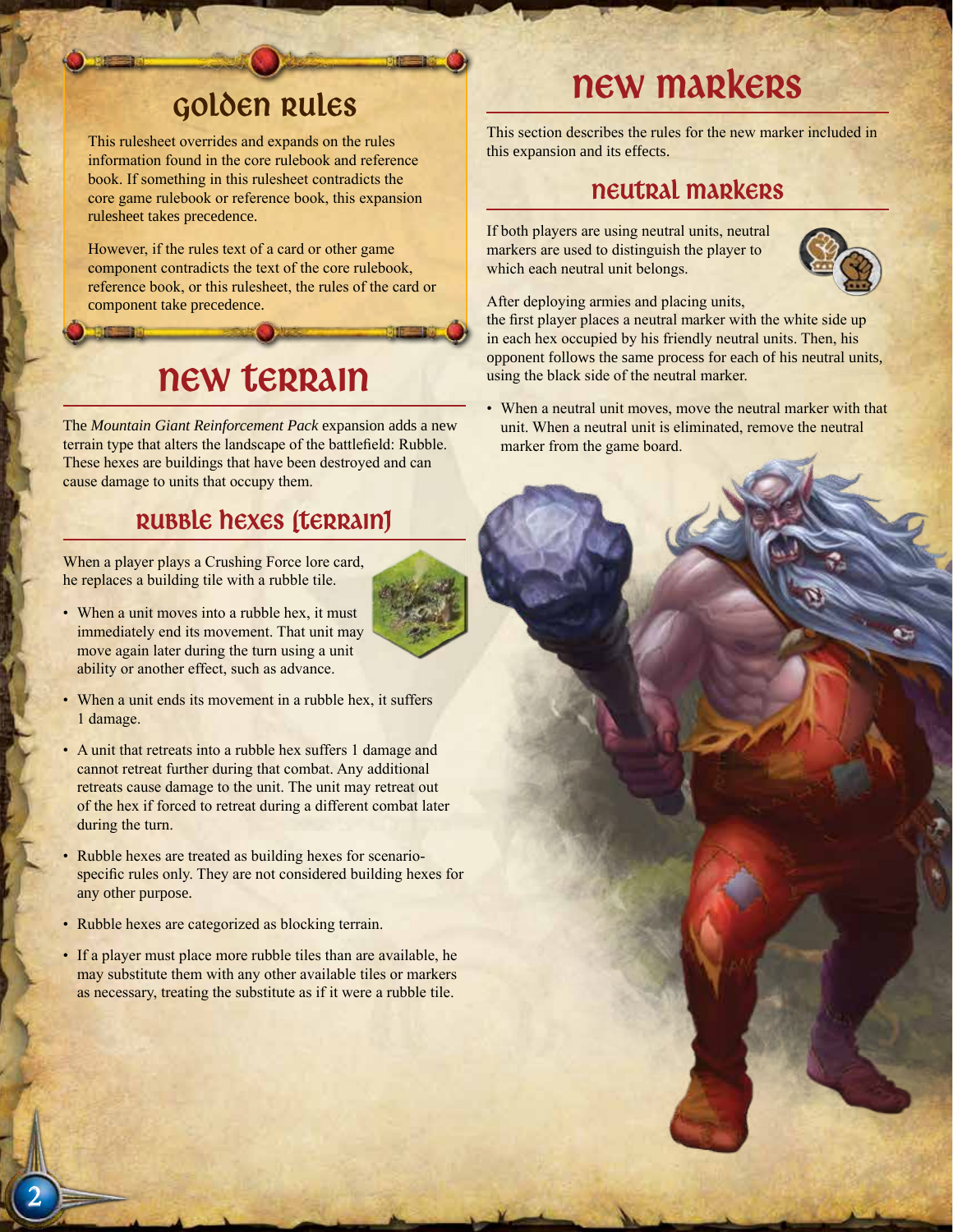# Rules Clarifications

This expansion contains new rules as described below. The rules in this section are presented in alphabetical order so players can easily reference them during gameplay.

### heavy swing (unit ability)

When a player resolves an attack for a unit with the Heavy Swing ability, he may commit any number of  $\dot{\mathcal{F}}$  die results to cause one retreat each to an adjacent enemy unit. If a unit is reatreated by Heavy Swing, and has not suffered damage prior to this combat, it suffers one damage.

- The player may use the Heavy Swing ability on the target unit.
- Each  $\dagger$  die result may be commited to cause one retreat to a different enemy unit adjacent to the attacking unit.

### Throw Boulder (unit ability)

Units with the Throw Boulder ability may perform melee attacks with an attack value of 2 against units up to two hexes away.

> When a unit performs an attack with the Throw Boulder ability, each  $\mathsf{\times}$  and  $\mathsf{\times}$  die result produced during the combat roll that is not committed for another effect causes one damage to the target unit.

> > • The target unit must be in line of sight of the attacking unit.

## Pre-Built Scenarios

Included in this expansion is a pre-built scenario found on page 4 of this rulesheet. Instead of using scenario cards, players may choose to play a pre-built scenario. The rules for using pre-built scenarios are found below.

#### Setting up a pre-built scenario

To set up a pre-built scenario, players follow the "Complete Setup" section beginning on page 14 of the core rulebook. However, instead of resolving the "Draw, Reveal, and Resolve Scenario Cards" step during setup, players set up the board and the units as depicted on the scenario map provided, following any additional setup instructions found in the "Setup" section of the scenario.

Pre-built scenarios contain an image of the entire game board, depicting the location of various terrain tiles, terrain tokens, banner markers, and preset units represented by the unit's icon. Additionally, a pre-built scenario may contain a number of hexes shaded in various colors. These shaded hexes often represent a faction's deployment hexes for that scenario, but alternate uses may be described in the "Setup" section of the scenario.

Players cannot muster command tents when playing pre-built scenarios.

### Playing a pre-built scenario

Pre-built scenarios are played using the same phases and steps as a normal game. Some pre-built scenarios have a "Special Rules" section that contains rules information which may vary from the normal rules. If something in the "Special Rules" section contradicts the normal rules, the special rules take precedence. Unless specifically noted, special rules apply to both factions.

#### Winning a pre-built Scenario

The "Objective" section in a scenario's instructions describes how each player can achieve victory.

Alternatively, a player wins a pre-built scenario if all of his opponent's units have been eliminated. This happens immediately, regardless of the number of victory points each player has.